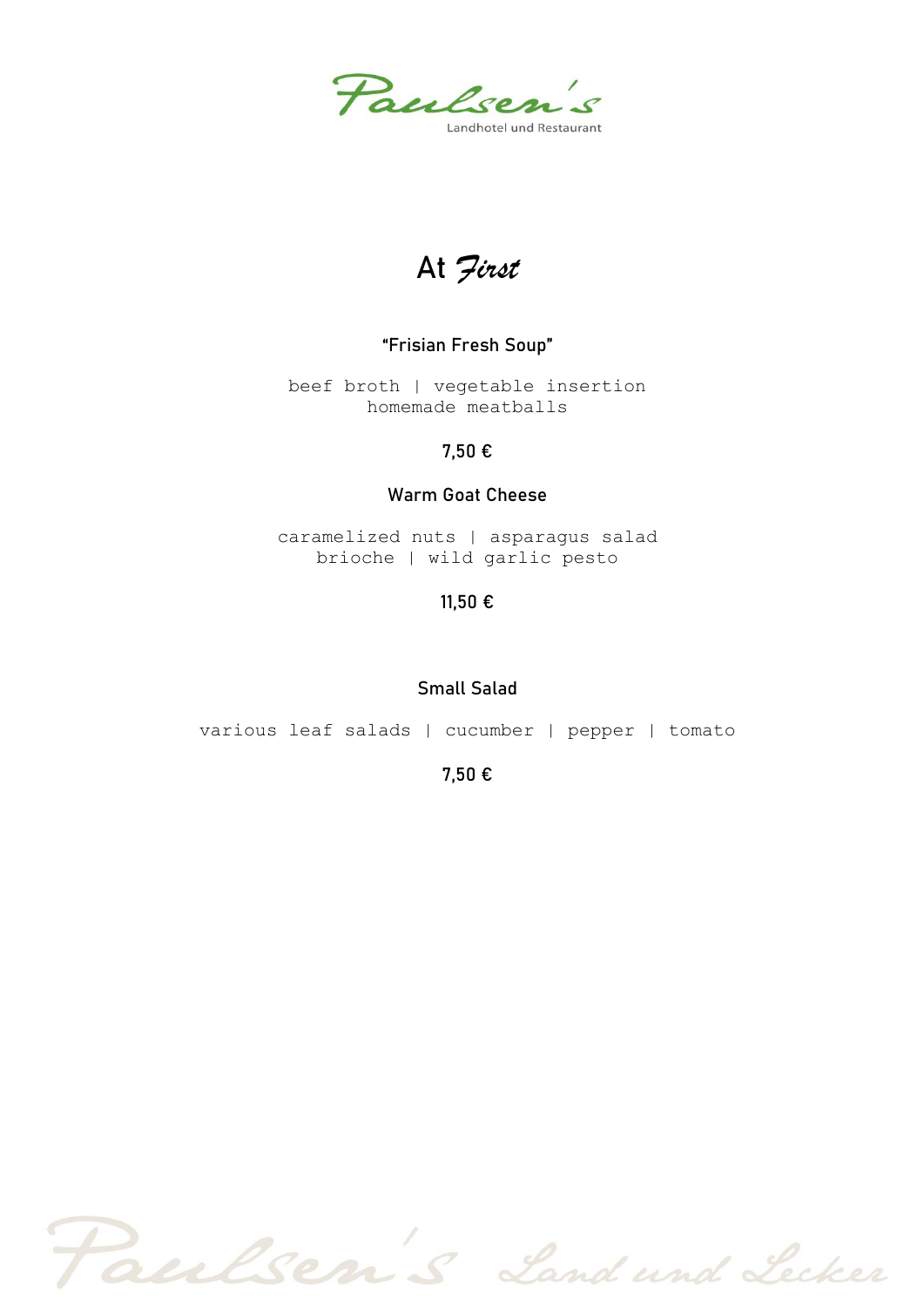

# *Meet* and *Greet….* or *Meat* and *Eat….*

### **"Bohmstedter Topf"**

Husum rump steak | pork tenderloin mixed pan-fried vegetables | steak butter fried potatoes

### **22,50 €**

#### **Herb Escalope**

pork fillet fried in herb breading mushroom cream sauce | mixed salad | fried potatoes

### **18,50 €**

#### **Roasted Breast from "Kikok" chicken**

Ratatouille vegetables| Rosemary- potatoes

#### **17,80 €**

Paulsen's Land und Lecker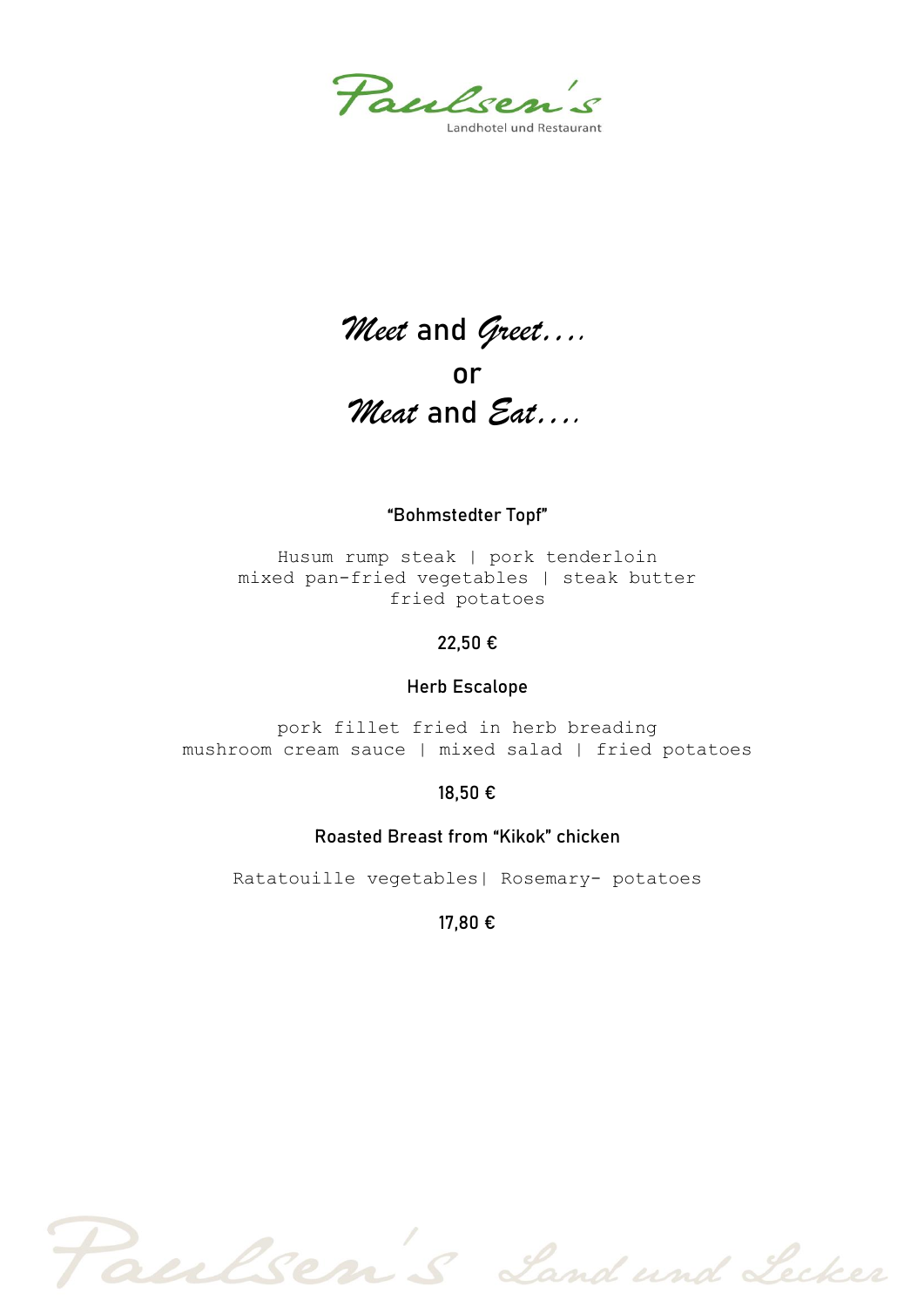

# Between the *Seas* and now on your plate…

## **North Sea Plaice Roasted Whole**

melted butter | mixed salad | parsley potatoes

**19,50 €**

## **with bacon 21,50 € |with North Sea shrimps 25,50 €**

**Matjes Northern Style**

pickled white herring housewife sauce | bacon beans | parsley potatoes

**16,50 €**

# From the *Garden* freshly harvested

**Assorted Salad Platter**

optional with herbal or balsamic dressing various leaf salads | cucumber | pepper | tomato sour cream | baguette

## **14,60 €**

### **with rump steak 25,50 €| with chicken 20,50 €**

**Side Salad**

various leaf salads | cucumber | pepper | tomato

**7,50 €**

### **Vegetable quiche**

Sour crème |mixed salad

**15,50 €**

Paulsen's Land und Lecker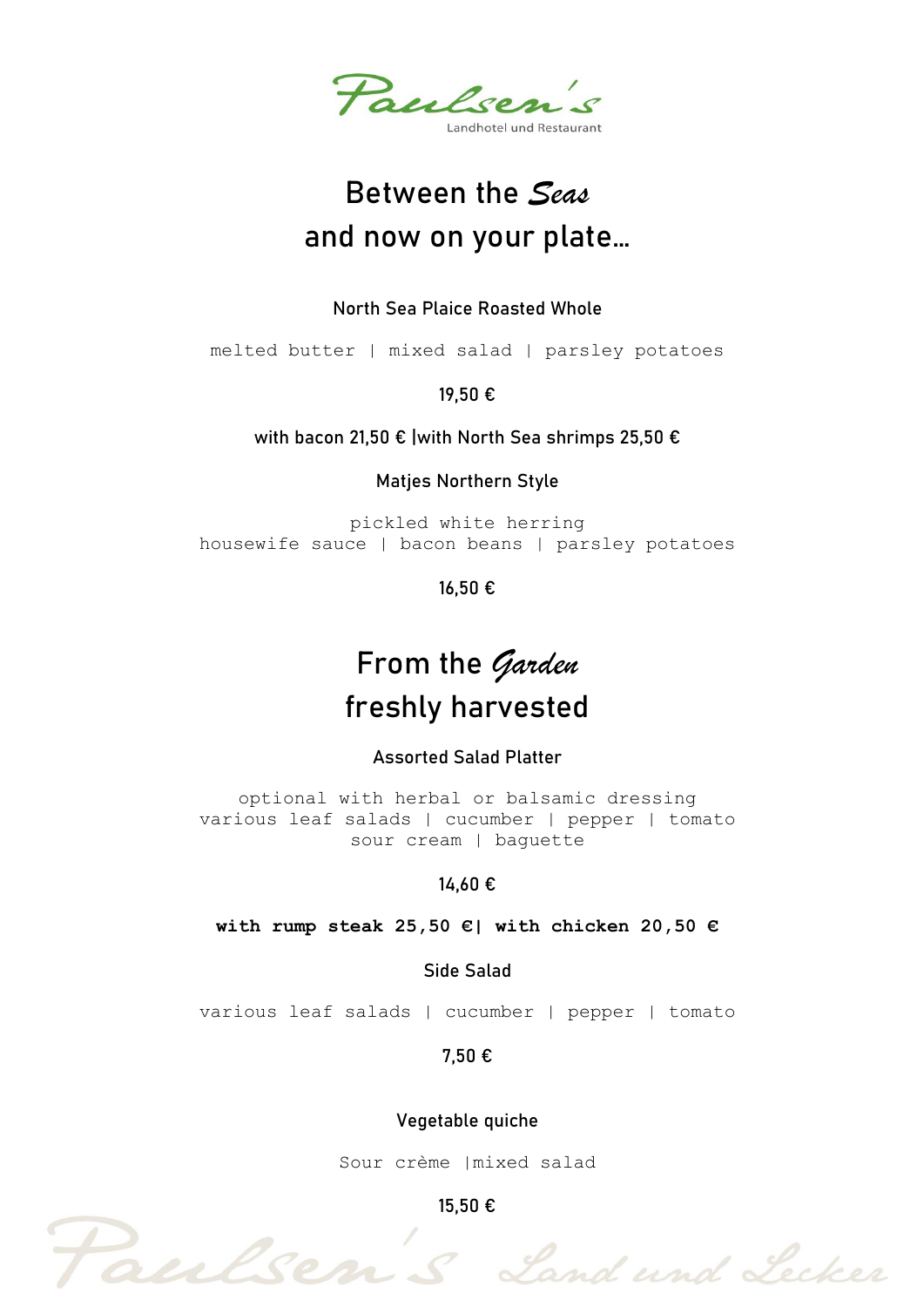

# *Sweets*, at last

## **Crème Brûlée**

coffee ice cream

## **8,00 €**

## **Little Warm Chocolate Cake**

rhubarb sorbet

## **9,50 €**

## **Ice Cream from the Ice Cream Manufactory 'MUKU', Nordstrand**

chocolate | strawberry | vanilla coffee | walnut

## **per ball: 2,50 €**